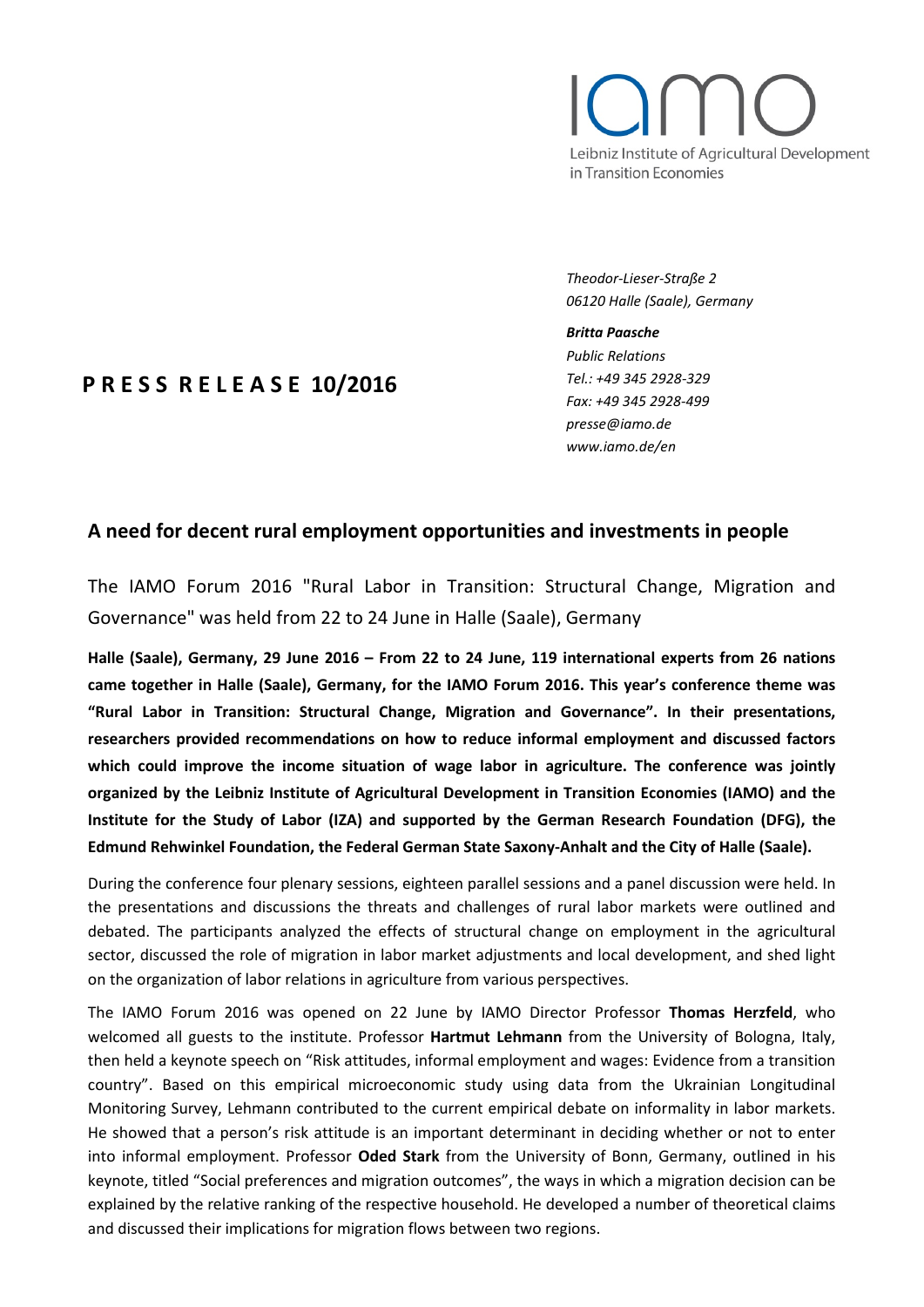One highlight of the second conference day was the plenary session "Rural Labor Markets in Transition Economies". Dr **Corrado Giuletti** from the University of Southampton, UK, presented an analysis of rural-tourban migration in China with a focus on the role of weak and strong ties, defined respectively as the fraction of migrants from the village in which the individual resides and as the closest family contact. The findings showed that both ties matter and that they act as complements: Strong ties are necessary in order to activate weak ones. In his presentation, Professor **Alexander Danzer** from the Catholic University of Eichstätt-Ingolstadt, Germany, took a closer look at coerced labor in the cotton sector. Tajikistan, the researched area, has a dual farm structure with small private farms and big parastatal farms. Both compete for seasonal workers, mainly women, on the local labor market. The empirical findings support the hypothesis that farm managers pass on additional revenues from higher commodity prices to free workers, but not to coerced workers. Therefore, privatization and a competitive labor market contribute to the transmission of rising world market prices to workers, thus benefiting the households of poor workers. Professor **Hartmut Lehmann** outlined further aspects and the results of his study on the effects of personality traits on rural-to-urban migration in Ukraine. Besides an individual's attitude to risk taking, traits like openness to experiences, conscientiousness and extraversion also have a significant effect on an individual's decision to migrate. Furthermore, Dr **Norberto Pignatti** from the International School of Economics at Tbilisi State University (ISET), Georgia, presented and analyzed statistics on labor market opportunities in rural Georgia. The government's promotion of the privatization of leased public land and other measures, such as the setting up of programs for agricultural extensions or advisory service centers, have not modernized the Georgian agricultural sector in general. Instead local labor markets fail to provide alternative job opportunities to young people and structural transformation has stalled.

The third conference day started with two keynote speeches. First, Dr **Johannes Koettl**, Senior Economist at the World Bank's Social Protection and Labor Global Practice (GSPDR) gave insights into informal employment in the new and aspiring member states of the European Union, showing that informality rates are higher for men, especially in the transitions from education to employment and from employment to retirement, and lower for the better educated. Formalizing a job is coupled with high opportunity costs in countries like Bulgaria and Romania, which also leads to the fact that only a small share of people makes contributions in the form of income taxes and social security contributions. Koettl concluded that structural reforms are necessary – but not enough – to make formal work viable, as the performance of the government and the trust that citizens put into their government are critical with regards to, for example, tax morale. Second, Dr **Cheng Fang** from the Food and Agriculture Organization of the United Nations (FAO) outlined FAO's requirements for decent rural employment. Apart from no child labor and no excessive labor hours, this includes respecting core labor standards, providing adequate living conditions and an adequate degree of employment security and stability, as well as technical education and vocational training. Fang explained that youth employment and female empowerment are among the core areas in FAO's strategy to enable decent rural employment opportunities.

The IAMO Forum 2016 was closed by a panel discussion moderated by Professor **Martin Petrick** from IAMO about the "Threats and Challenges of Rural Labor Markets". On the podium, Koettl and Fang were joined by Dr **Abel Polese** from Dublin City University in Ireland, Dr **Willi Schulz-Greve** from the European Commission, and **Taras Vysotskyi** from Ukrainian Agribusiness Club (UCAB). Schulz-Greve pointed out that diverse strategies, from a bottom-up approach, for growth in rural employment are among the major priorities of the European Commission. He claimed that an investment in people, including health and education, is needed. From Polese's point of view, eliminating corruption is one of the most important ways of developing rural employment. Existing local informal structures should be formalized. For Ukraine, Vysotskyi outlined the necessity of an educational system that takes employers' needs into account. Additionally, the government should concentrate on rural development by creating suitable living conditions in rural areas. Koettl argued that demographic and economic challenges have the most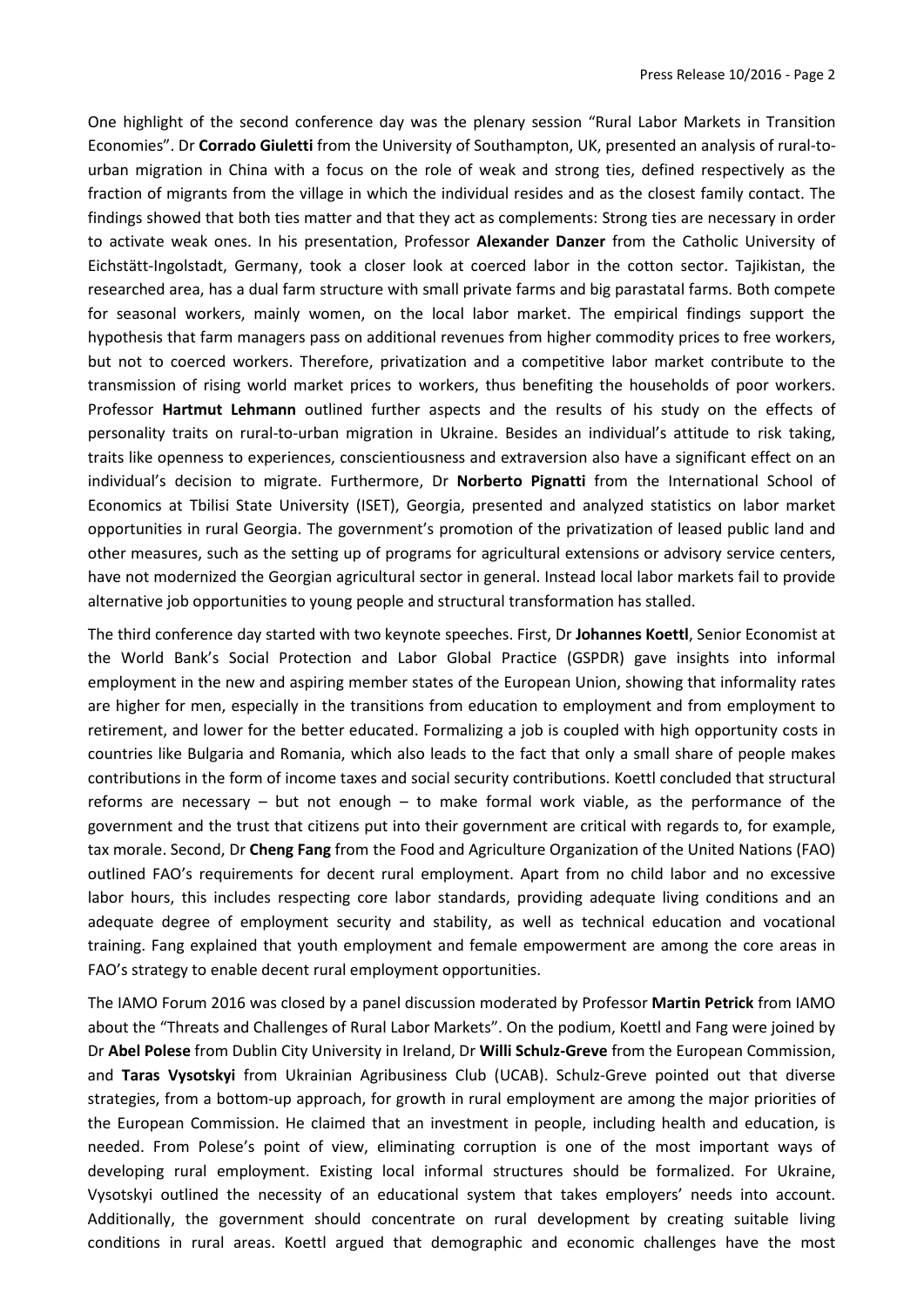important impact on rural labor. For China, Fang underlined the positive effects of rural-to-urban migration as an income generator. The discussants agreed that a broader set of threats and challenges affects employment in rural areas, and that governments are recommended to provide a diverse spectrum of services in order to enable the creation of more jobs in rural areas and to secure the sustainability of existing jobs.

The next IAMO Forum will take place from 21 to 23 June 2017. The topic will then be "Eurasian Food Economy between Globalization and Geopolitics".

*Text: 7.866 characters (with spaces)*

## **Further information on IAMO Forum 2016**

[www.iamo.de/forum/2016](http://www.iamo.de/forum/2016)

### **Photos for media reports**

Professor Oded Stark (University of Bonn) held a keynote about "Social preferences and migration outcomes" at the IAMO Forum 2016. Photo: Markus Scholz © IAMO

[https://www.iamo.de/fileadmin/user\\_upload/Bilder\\_und\\_Dokumente/08](https://www.iamo.de/fileadmin/user_upload/Bilder_und_Dokumente/08-presse/PMs_fotos/2016/PM_10_Oded_Stark_Forum_16_Foto_Markus_Scholz_DSC_9329.jpg) [presse/PMs\\_fotos/2016/PM\\_10\\_Oded\\_Stark\\_Forum\\_16\\_Foto\\_Markus\\_Scholz\\_DSC\\_9329.jpg](https://www.iamo.de/fileadmin/user_upload/Bilder_und_Dokumente/08-presse/PMs_fotos/2016/PM_10_Oded_Stark_Forum_16_Foto_Markus_Scholz_DSC_9329.jpg)

Plenary Session "Rural Labor Markets in Transition Economies" with Dr Alexander Muravyev (IZA) as moderator, and Professor Alexander Danzer (KU Eichstätt-Ingolstadt), Dr Norberto Pignatti (ISET), Professor Hartmut Lehmann (University of Bologna) (from left to right). Photo: Markus Scholz © IAMO

[https://www.iamo.de/fileadmin/user\\_upload/Bilder\\_und\\_Dokumente/08](https://www.iamo.de/fileadmin/user_upload/Bilder_und_Dokumente/08-presse/PMs_fotos/2016/PM_10_Murayev_Danzer_Pignatti_Lehmann_Forum_16_Foto_Markus_Scholz_DSC_9435.jpg) [presse/PMs\\_fotos/2016/PM\\_10\\_Murayev\\_Danzer\\_Pignatti\\_Lehmann\\_Forum\\_16\\_Foto\\_Markus\\_Scholz\\_DS](https://www.iamo.de/fileadmin/user_upload/Bilder_und_Dokumente/08-presse/PMs_fotos/2016/PM_10_Murayev_Danzer_Pignatti_Lehmann_Forum_16_Foto_Markus_Scholz_DSC_9435.jpg) [C\\_9435.jpg](https://www.iamo.de/fileadmin/user_upload/Bilder_und_Dokumente/08-presse/PMs_fotos/2016/PM_10_Murayev_Danzer_Pignatti_Lehmann_Forum_16_Foto_Markus_Scholz_DSC_9435.jpg)

Panel Discussion "Threats and Challenges of Rural Labor Markets" with Taras Vysotskyi (UCAB), Dr Abel Polese (Dublin City University), moderator Professor Martin Petrick (IAMO), Dr Willi Schulz-Greve (EU), Dr Johannes Koettl (World Bank), Dr Cheng Fang (FAO) (from left to right). Photo: Markus Scholz © IAMO

[https://www.iamo.de/fileadmin/user\\_upload/Bilder\\_und\\_Dokumente/08](https://www.iamo.de/fileadmin/user_upload/Bilder_und_Dokumente/08-presse/PMs_fotos/2016/PM_10_Vysotskyi_Polese_Petrick_Schulz-Greve_Koettl_Fang_Forum_16_Foto_Markus_Scholz_DSC_9882_Ausschnitt.jpg) [presse/PMs\\_fotos/2016/PM\\_10\\_Vysotskyi\\_Polese\\_Petrick\\_Schulz-](https://www.iamo.de/fileadmin/user_upload/Bilder_und_Dokumente/08-presse/PMs_fotos/2016/PM_10_Vysotskyi_Polese_Petrick_Schulz-Greve_Koettl_Fang_Forum_16_Foto_Markus_Scholz_DSC_9882_Ausschnitt.jpg)[Greve\\_Koettl\\_Fang\\_Forum\\_16\\_Foto\\_Markus\\_Scholz\\_DSC\\_9882\\_Ausschnitt.jpg](https://www.iamo.de/fileadmin/user_upload/Bilder_und_Dokumente/08-presse/PMs_fotos/2016/PM_10_Vysotskyi_Polese_Petrick_Schulz-Greve_Koettl_Fang_Forum_16_Foto_Markus_Scholz_DSC_9882_Ausschnitt.jpg)

The photos can be used for media reports. Please give © IAMO as copyright holder.